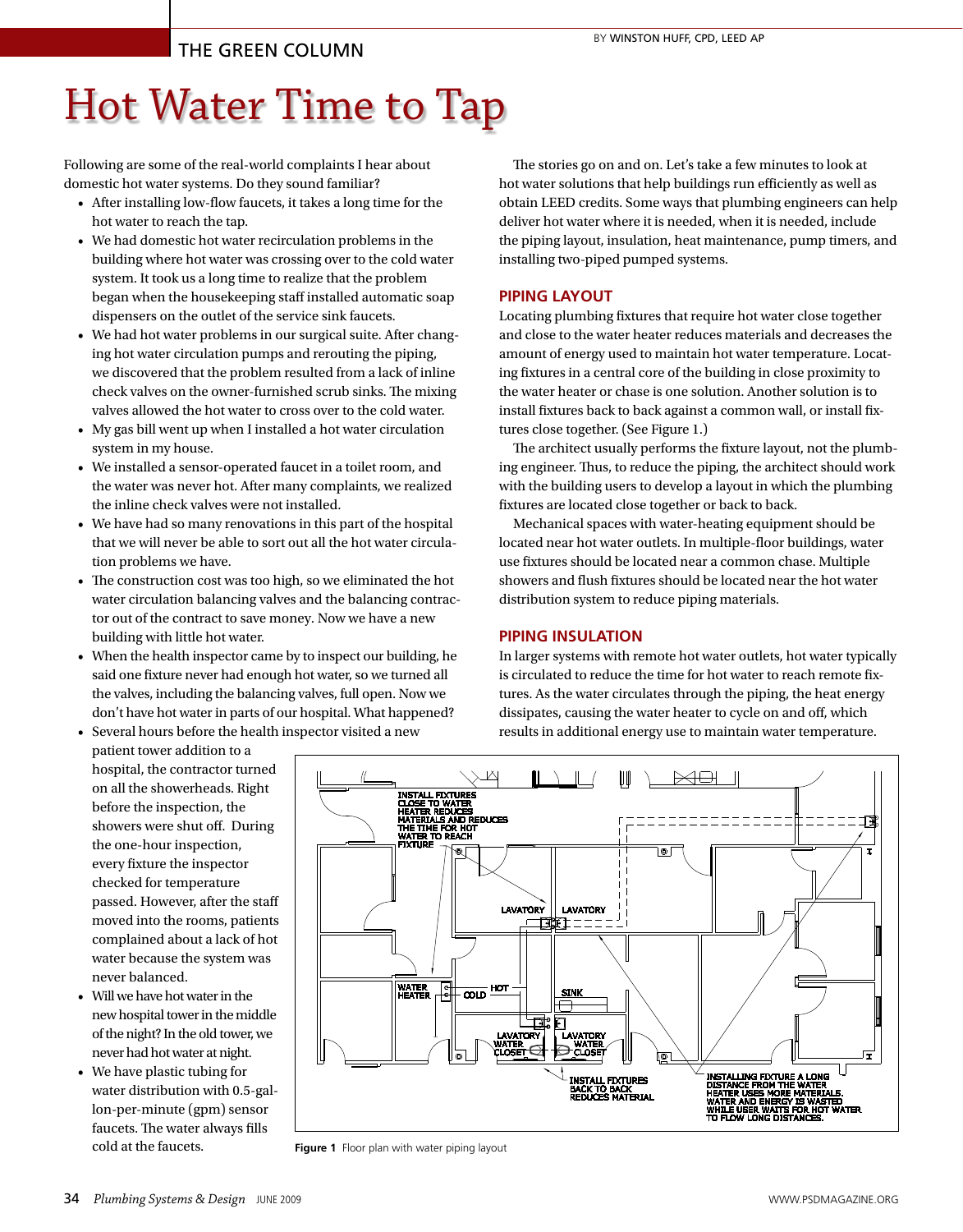Installing insulation on the piping can help reduce this heat loss. All domestic hot water piping and heat recovery piping should have minimum R4 insulation per most plumbing codes and energy codes. Insulation shall be properly installed on all piping elbows to adequately insulate 90-degree bends.

On systems with self-regulating heat maintenance systems (heat tracing), the R-value of the insulation shall be coordinated. On some systems, the insulation thickness must match the pipe diameter. The plumbing engineer needs to include this in the contract documents. This is commonly overlooked by some contractors, so the plumbing engineer needs to review submittals and make sure it is picked up during installation.

Some innovative designs require higher R-value insulation. The plumbing engineer shall coordinate with the insulation manufacturer to ensure that materials are specified that will not change the UL, FM, or other listing or certification.

Insulation ratings, vapor barrier ratings, and fire and smoke ratings shall be reviewed to ensure proper specification. Close coordination with regulatory and insuring agencies, such as the fire marshal, is required by the design team.

Pipe penetrations through rated walls shall meet building codes. Materials in contact with new insulation materials, such as fire stops, shall be reviewed to ensure that materials are compatible and meet regulatory standards.

## **HOT WATER RECIRCULATION**

Piping layout and insulation can help in projects such as small offices or residences, but most plumbing engineers design systems for larger buildings. The long wait for hot water to arrive at the tap in such systems is unacceptable to users, and it wastes clean, drinkable potable water and energy literally down the drain.

To solve these problems, a dedicated return line can be routed from the outermost hot water fixture back to the water heater with a pump that circulates the hot water to the last fixture from the water heater.

However, one problem with this type of system is that heat radiates from the pipe in the distribution system to the space around the pipe. To maintain the temperature, the water heater cycles on and off. When this pump operates 24/7, the energy usage of a building will increase.

#### **CONTROLS**

One way to reduce this cost is to install a time control on the pump so it will not operate at night or on weekends. The problem with this method is that it may be off when hot water is needed during off hours. (Hot water is still available, but the user will have to wait for it to arrive.) Such systems are covered in the ASPE *Plumbing Engineering Design Handbooks.* Every designer should follow the recommendations outlined in these books.

#### **TWO-PIPE SYSTEMS**

For retrofit applications in small office buildings or residences, a new bypass system, sometimes called a two-pipe system, does not require the dedicated return line.

This system uses the cold water supply line as the return line to the water heater. The circulator pump is used to create a pressure differential that allows the cold and cool water in the hot water supply line to bypass into the cold water supply line.



**Figure 2** Self-regulating heat maintenance system on large building

Some manufacturers do this with a thermostatically controlled valve that is mounted under the faucet furthest from the water heater. The pump is installed in the hot water line usually at the water heater.

Other manufacturers do this with a thermostatically controlled valve and pump that are both installed under the faucet furthest from the water heater. This system requires a power supply near the fixture.

Like the standard recirculation system, allowing the system to run 24/7 uses more energy than a unit with a timer. Another way to control the system is to install a motion sensor or switch in the toilet room furthest from the water heater to actuate the circulating pump. In these situations, the hot water is circulated in a short time without wasting water and energy down the drain while the user waits for hot water at the tap. Using controls can reduce the energy usage of the system while supplying hot water quickly to the spout.

As the system gets larger with many hot water zones on different levels, these systems get very complicated. Larger systems require balancing valves with system balancing before the owner occupies the building. Over time, these balancing valves get changed and the system may expand. The end result is that the system is hard to maintain in an efficient way.

It is interesting to note that in most commercial lavatories, users will not wait for the hot water to arrive at the tap. Most of the time they are finished using the faucet before the hot water arrives. The end result is that the user did not wash with tempered water, and the energy that was used to heat the water does not reach the user.